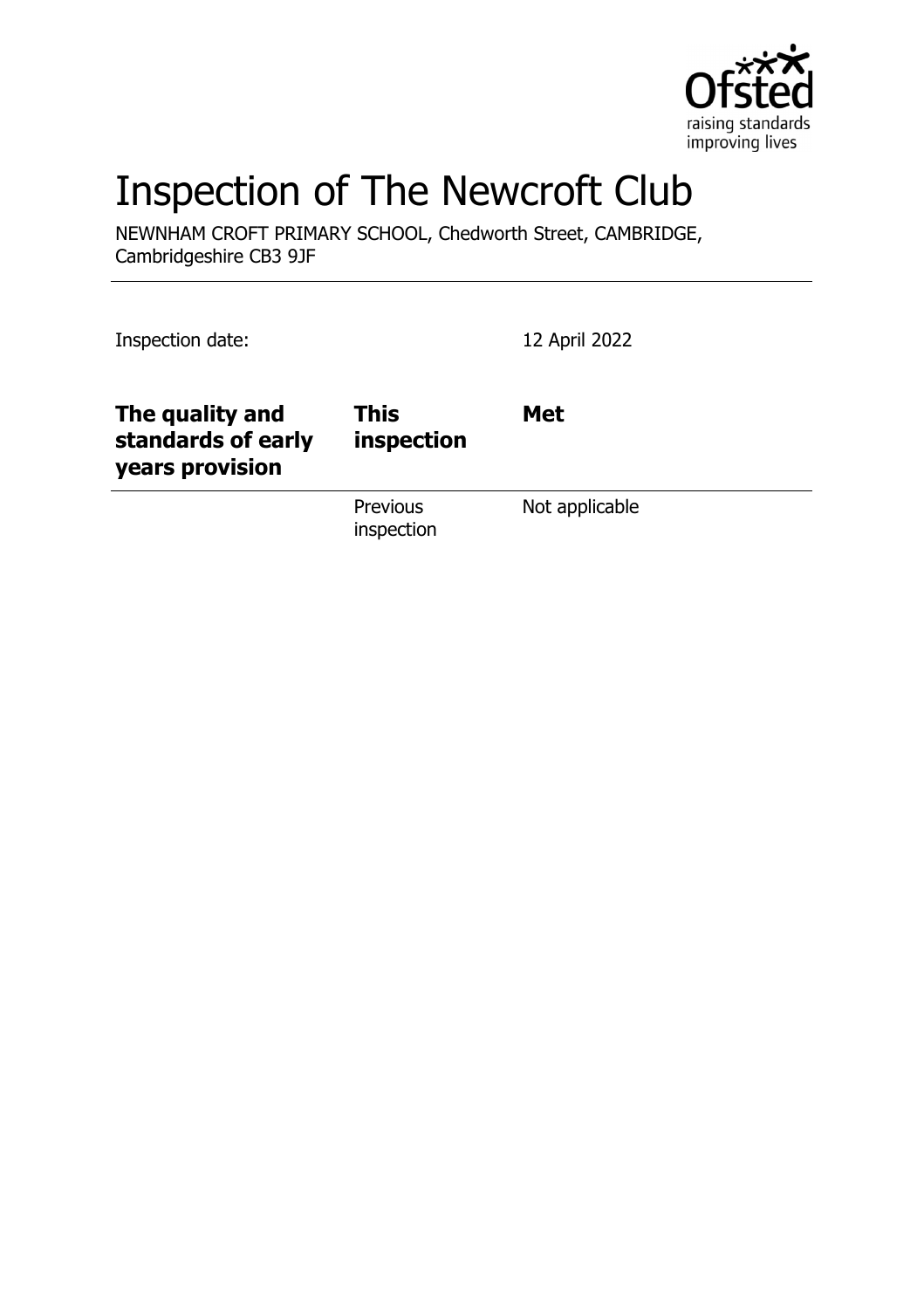

# **What is it like to attend this early years setting?**

#### **This provision meets requirements**

Children arrive at the club happy and excited. They receive a warm welcome from adults, resulting in a friendly atmosphere. Children enjoy being able to move freely between both the indoor and outdoor play areas. Children also have access to a large playground, that adults enhance with equipment to offer a greater physical challenge for children. For example, children access a large array of wheeled toys, wobble boards and balancing equipment. This helps to support children's wellbeing through physical active play.

Adults plan a wide range of opportunities for children to chose from. For instance, baking, planting and jewellery making. In addition, children are involved in the decision-making for particular resources and activities available at the club each day. This ensures children feel valued and encourages them to participate and remain engaged. Children are confident to share their views and say the club is fun and they have lots to do.

Children behave well, they share and take turns in games and with equipment. They are kind and form good relationships with adults and each other. Children benefit from having a key person, who helps to settle them in and ensures they feel safe. Older children support younger children and include them in their play. As a result, children quickly build new friendships and younger children settle quickly.

## **What does the early years setting do well and what does it need to do better?**

- $\blacksquare$  The manager is passionate about providing a fun filled, inclusive environment. She has clear aims for the club and wants children to learn skills for later life. The manager frequently meets with adults to evaluate the provision. In addition, she seeks feedback from parents and children to enable her to continually monitor the quality of the club.
- $\blacksquare$  Children are cared for by adults that are responsive to their needs. They know the children well and form strong relationships with them. New children settle quickly as adults take time get to know them and create play opportunities based on their interests. Children are given frequent opportunities to request resources and activities they enjoy playing with. As a result, children enjoy their time at the club.
- $\blacksquare$  Adults support children with special educational needs and/or disabilities very well. They work in partnership with the school's special educational needs coordinator to ensure the children's individual needs are met.
- $\blacksquare$  Adults create an environment that encourages children's creativity. The display boards are adorned with an array of children's craft and paintings. These are child-led and based on the children's thoughts and ideas. For example, children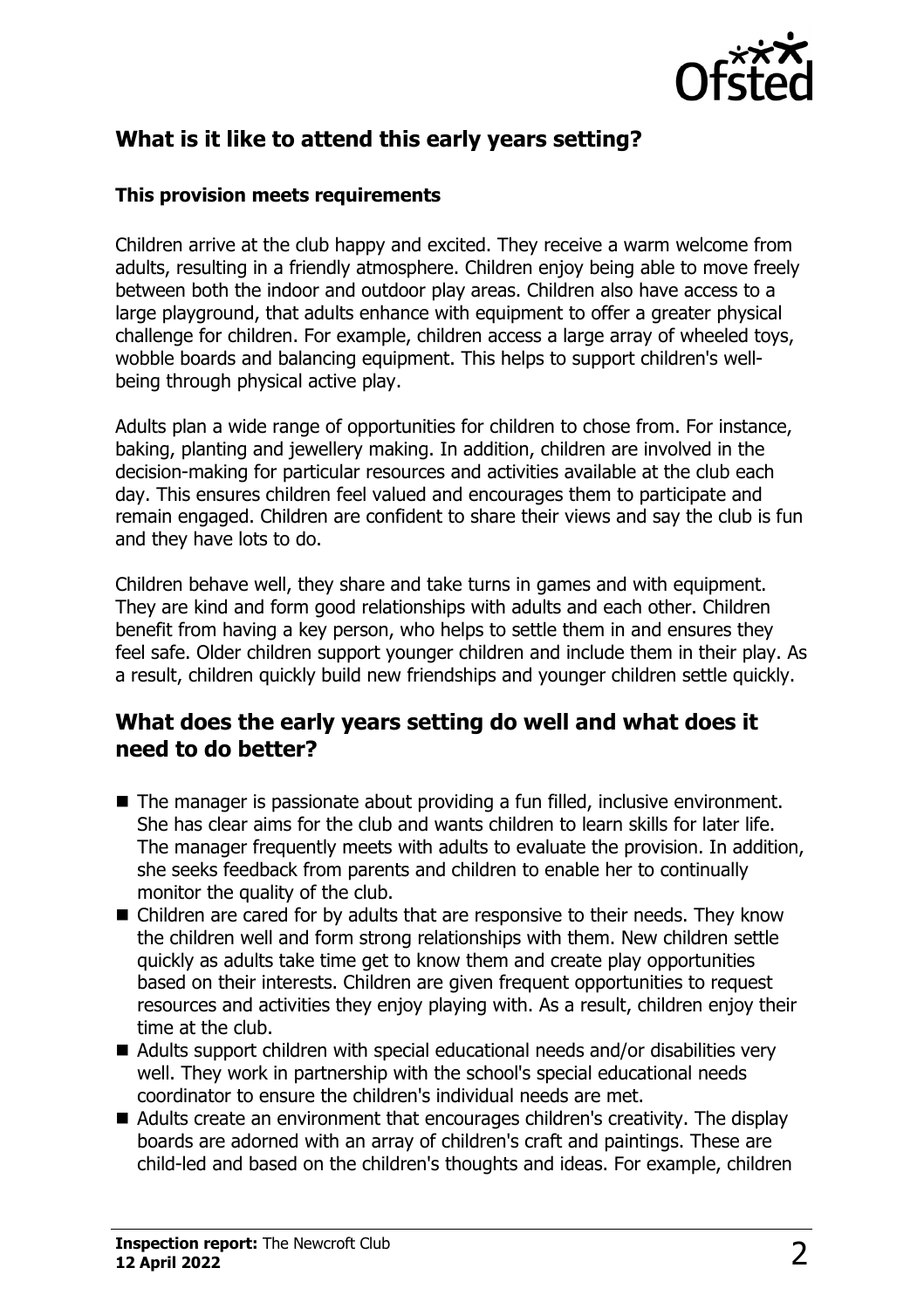

built a story in pictures about mole hills with hidden pirate treasure.

- Adults have clear expectations for children's behaviour. They act as good role models and take time to explain the club rules. This creates a friendly environment as children are respectful and use manners appropriately. Children are helped to understand that not all people share the same view or ideas as they do.
- $\blacksquare$  Adults teach children how to risk assess in their play environment. For example, they make sure children know how to use brakes on large wheeled toys. Adults achieve this in a fun way. They take on the role of a police officer and ask children to stop to test their braking skills. Younger children are helped to assess if they can reach the pedals and helped to find the right sized trike.
- $\blacksquare$  Children are familiar with the routines of the club. Younger children are supported to develop their independence in managing their own needs. Children independently wash their hands prior to eating and baking. Healthy food choices are discussed. Older children select their snack and choose from a selection of spreads. Younger children are taught strategies for spreading their chosen topping onto their crumpets.
- $\blacksquare$  Parents comment positively about the club and the caring adults. They say that someone is always their to support their child to play and learn in a safe environment. They appreciate all the fun activities they do with the children and report that children want to keep coming back.

# **Safeguarding**

The arrangements for safeguarding are effective.

The manager's recruitment process is robust. Adults receive child protection training, including the 'Prevent' duty. As such, those working with children are aware of the possible signs and symptoms of abuse and how to report concerns. Additionally, the manager shares information on wider issues of safeguarding, including female genital mutilation and county lines. Adults receive regular supervision, which provides the opportunity to discuss staff well-being and their ongoing suitability. An effective induction procedure ensures all adults working with children are aware of the club's policies and procedures and how to implement them. Adults are well deployed and vigilant. This ensures children are supervised both indoors and out and supported to use equipment safely.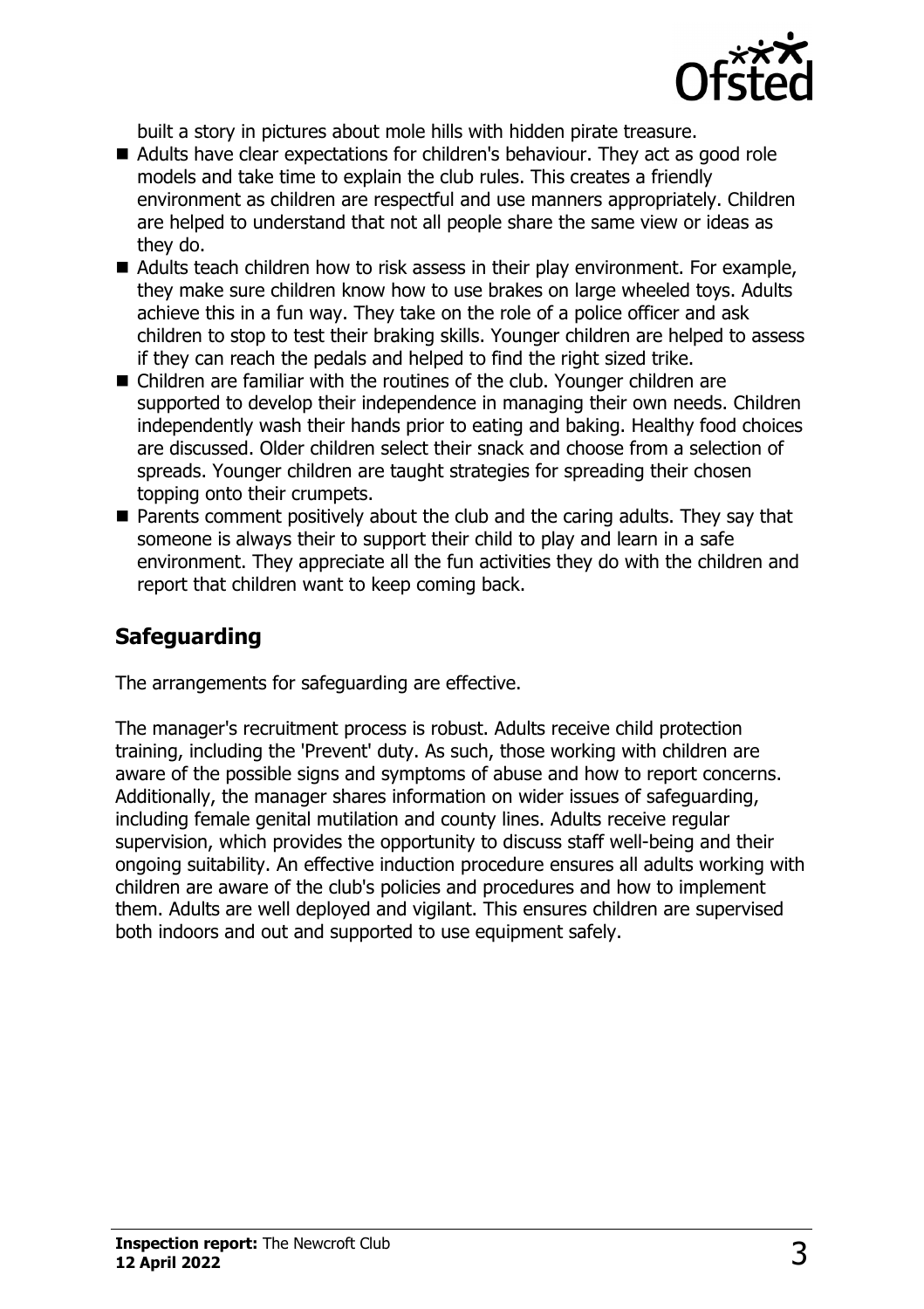

| <b>Setting details</b>                         |                                                                                      |
|------------------------------------------------|--------------------------------------------------------------------------------------|
| Unique reference number                        | 2527612                                                                              |
| <b>Local authority</b>                         | Cambridgeshire                                                                       |
| <b>Inspection number</b>                       | 10208354                                                                             |
| <b>Type of provision</b>                       | Childcare on non-domestic premises                                                   |
| <b>Registers</b>                               | Early Years Register, Compulsory Childcare<br>Register, Voluntary Childcare Register |
| Day care type                                  | Out-of-school day care                                                               |
| Age range of children at time of<br>inspection | 3 to 11                                                                              |
| <b>Total number of places</b>                  | 40                                                                                   |
| Number of children on roll                     | 81                                                                                   |
| Name of registered person                      | The Newcroft Club.                                                                   |
| Registered person unique<br>reference number   | 2527611                                                                              |
| <b>Telephone number</b>                        | 07812798195                                                                          |
| Date of previous inspection                    | Not applicable                                                                       |

## **Information about this early years setting**

The Newcroft Club registered in 2019. The club operates after school, Monday to Friday during term time from 3pm to 6pm. It also provides a holiday club, Monday to Friday from 8.45am to 5.45pm. The club is closed bank holidays and the week between Christmas and New Year.

# **Information about this inspection**

#### **Inspector**

Louise Harris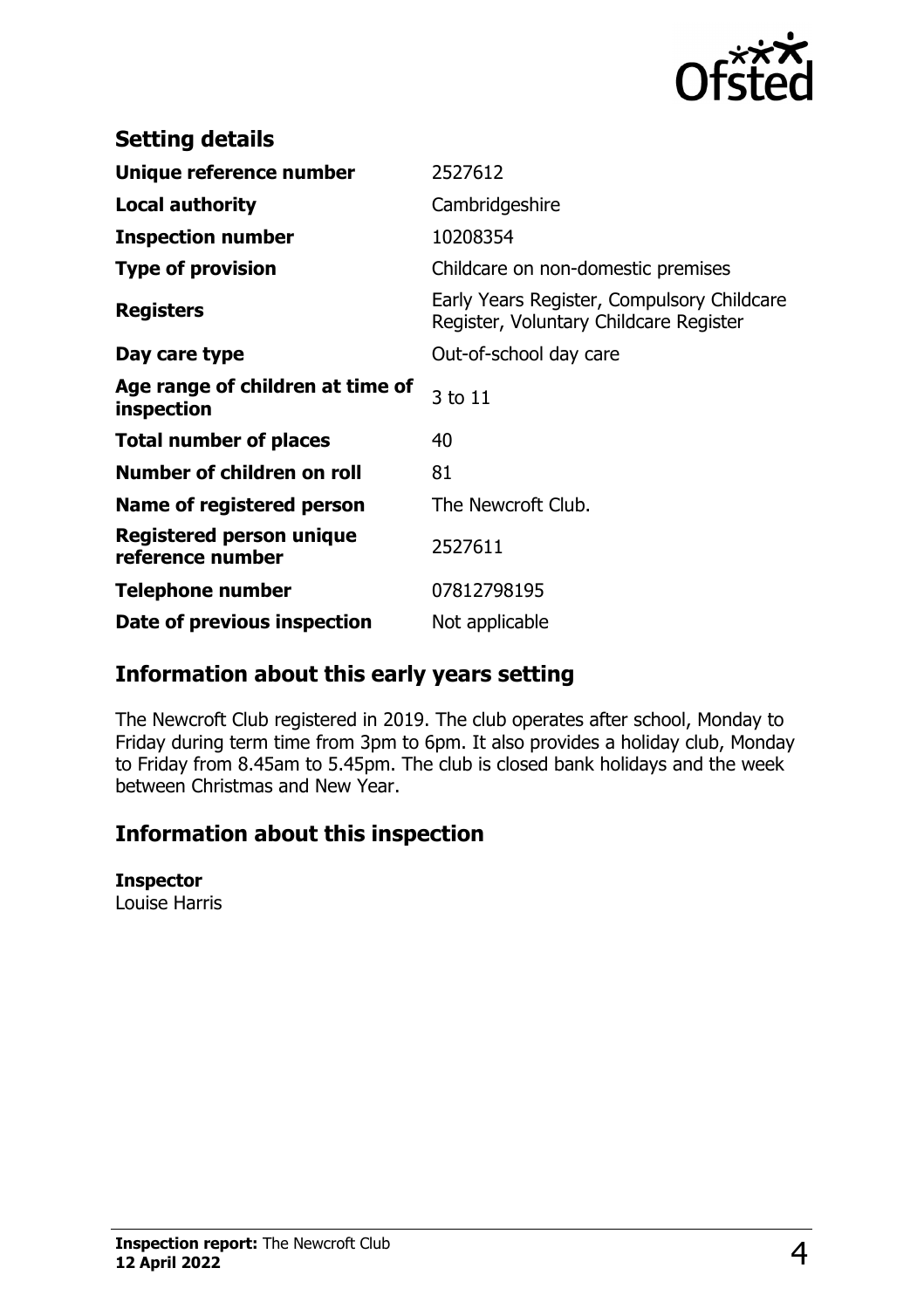

### **Inspection activities**

- $\blacksquare$  This was the first routine inspection the setting received since the COVID-19 pandemic began. The inspector discussed the impact of the pandemic with the provider and has taken that into account in their evaluation of the setting.
- $\blacksquare$  The provider, manager and inspector completed a learning walk together. The provider and manager talked to the inspector about how the space and resources are used.
- $\blacksquare$  The inspector held a number of discussions with the provider, manager and staff. She looked at relevant documentation and evidence of the suitability of persons working with children.
- $\blacksquare$  The inspector spoke to children during the inspection and took account of their views. She observed interactions between the staff and children.

We carried out this inspection under sections 49 and 50 of the Childcare Act 2006 on the quality and standards of provision that is registered on the Early Years Register. The registered person must ensure that this provision complies with the statutory framework for children's learning, development and care, known as the early years foundation stage.

If you are not happy with the inspection or the report, you can [complain to Ofsted](http://www.gov.uk/complain-ofsted-report).